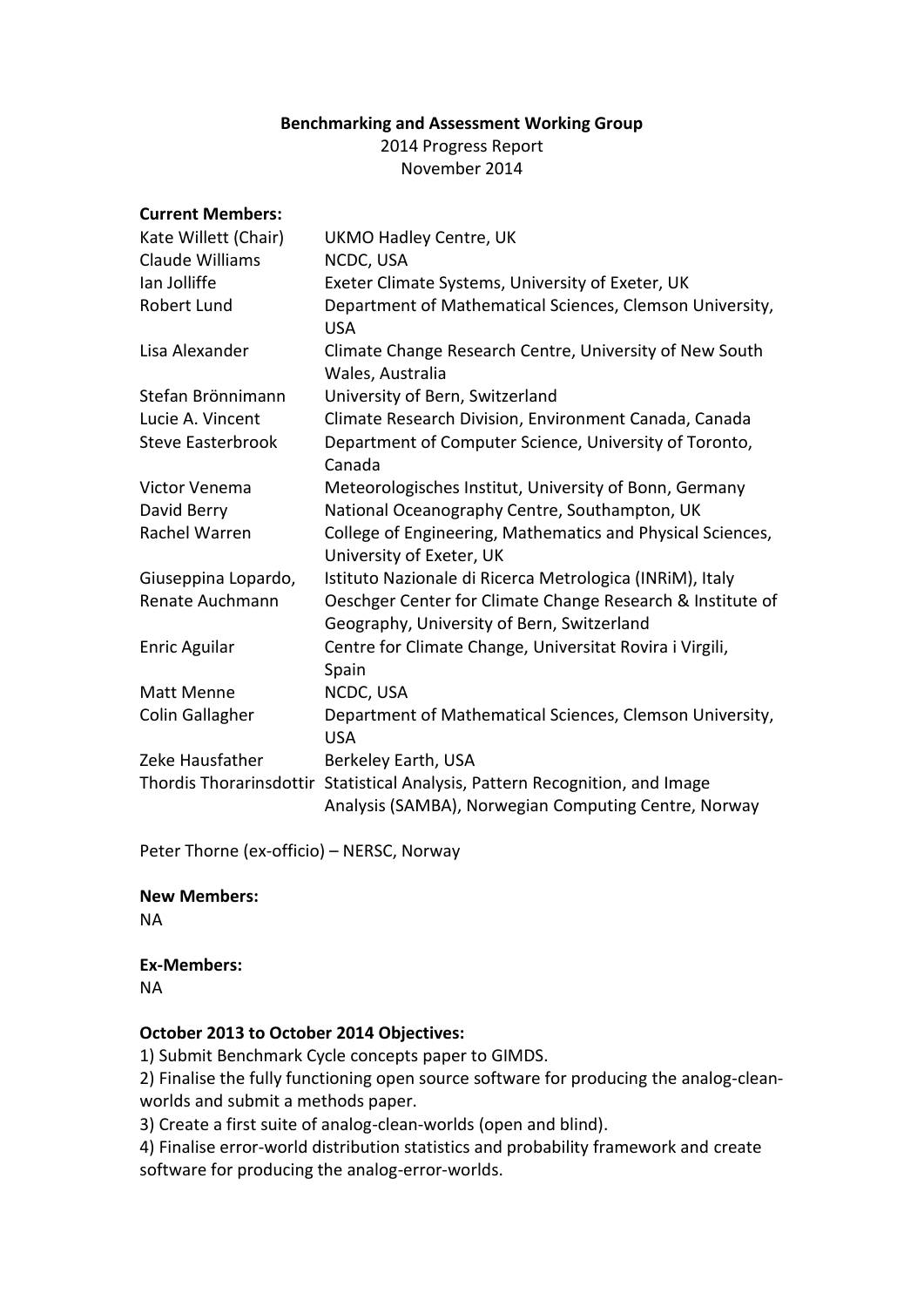5) Create a first suite of analog-error-worlds (open and blind).

6) Finalise assessment statistics and statistical tools and create software for assessing the results of tests on the benchmarks ready for the Benchmark cycle.

7) Have a prototype working assessment framework by Summer 2014.

8) Create a platform for guiding users of the benchmarks in how to use them and how the assessment works

9) Publicise the aims and objectives of both the ISTI and the work of the Benchmarking and Assessment working group widely and engage with as many similar efforts as possible

## **Objectives Met:**

1) Benchmark Cycle concepts paper submitted to GIMDS.

*This has been done and the paper is now published and available: Willett, K. M., C. N. Williams, I. Jolliffe, R. Lund, L. Alexander, S. Brönniman, L. A. Vincent, S. Easterbrook, V. Venema, D. Berry, R. Warren, G. Lopardo, R. Auchmann, E. Aguilar, M. Menne, C. Gallagher, Z. Hausfather, T. Thorarinsdottir, P. W. Thorne, 2014: A framework for benchmarking of homogenisation algorithm performance on the global scale, Geoscientific Instrumentation, Methods and Data Systems, 3, 187- 200, doi:10.5194/gi-3-187-2014.*

*http://www.geosci-instrum-method-data-syst.net/3/187/2014/gi-3-187-2014.html*

2) Finalise the fully functioning open source software for producing the analog-cleanworlds and submit a methods paper.

*Significant progress has been made on this to the extent that clean world station data can now be created for the globe using the vast majority of ISTI stations. Methods are still being finessed to bring in more ISTI stations and improve on the key characteristics (standard deviation of climate anomaly difference series, autocorrelation of climate anomaly difference series). Code has been developed in Python and R.* 

*The methods will be published in two papers. The first focuses on the fundamental method for reproducing a small network of station time series using Vector Autoregression and background trends from a GCM. This is ready to be submitted. The second paper will describe how to do this on the global scale, bringing in a distance function to deal with messy station data, a neighbour disconnect method to avoid edge effects, factorisation to provide global scale shock terms and adding nonlinear background trends from a global climate model. This has not been started yet.*

4) Finalise error-world distribution statistics and probability framework and create software for producing the analog-error-worlds.

*This has been partially met. We have agreed upon the storyline for the blind and open worlds, the error-world distribution statistics and a probability framework. We are still unsure about seasonally varying inhomogeneities and whether to implement jumpy or smooth gradual inhomogeneities. Very little progress has been made in terms of error-world coding. Methods have been discussed and a flow chart drawn out to describe the potential data structure (Figure 1) and potential changepoint implementation (Figure 2). This work has largely been held back by slow progress on the clean world work.*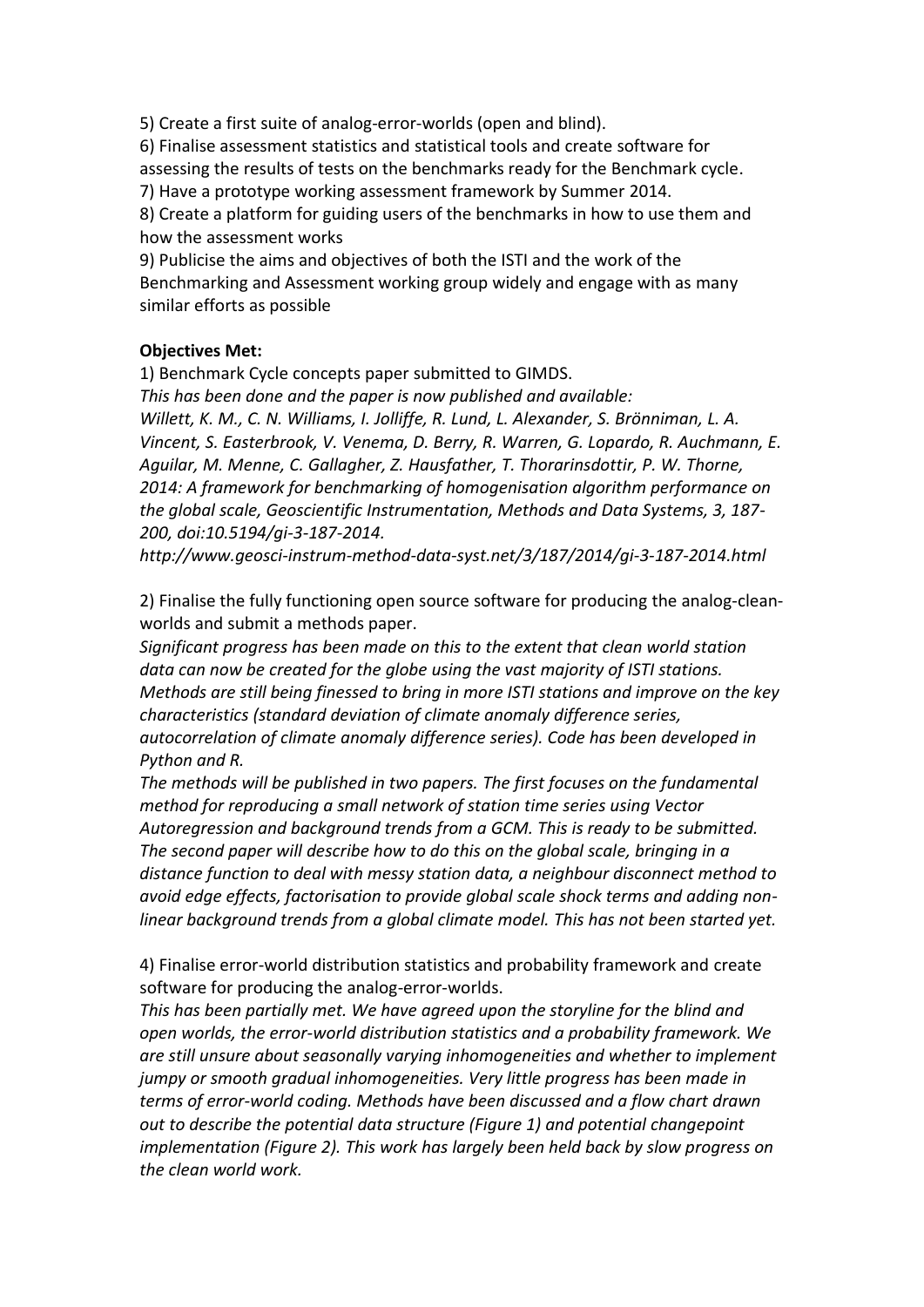Code Object Evolution



Figure 1. An example data-object for applying inhomogeneities to clean world stations. Each station will be part of a country object. This country object has three attributes: a quality grade (a factor to multiply changepoint frequency by); a regionwide inhomogeneity object (documenting any regionwide inhomogeneities to apply); and a metadata object (locations of stations in country). The regionwide object has details of the period of time over which changes should be applied, the proportion of stations affected, the inhomogeneity size distribution and the inhomogeneity shape. A station object from a country object has attributes detailing the number and types of inhomogeneities applied. As the station object is passed through the various layers of the error implementation code it gains various inhomogeneities.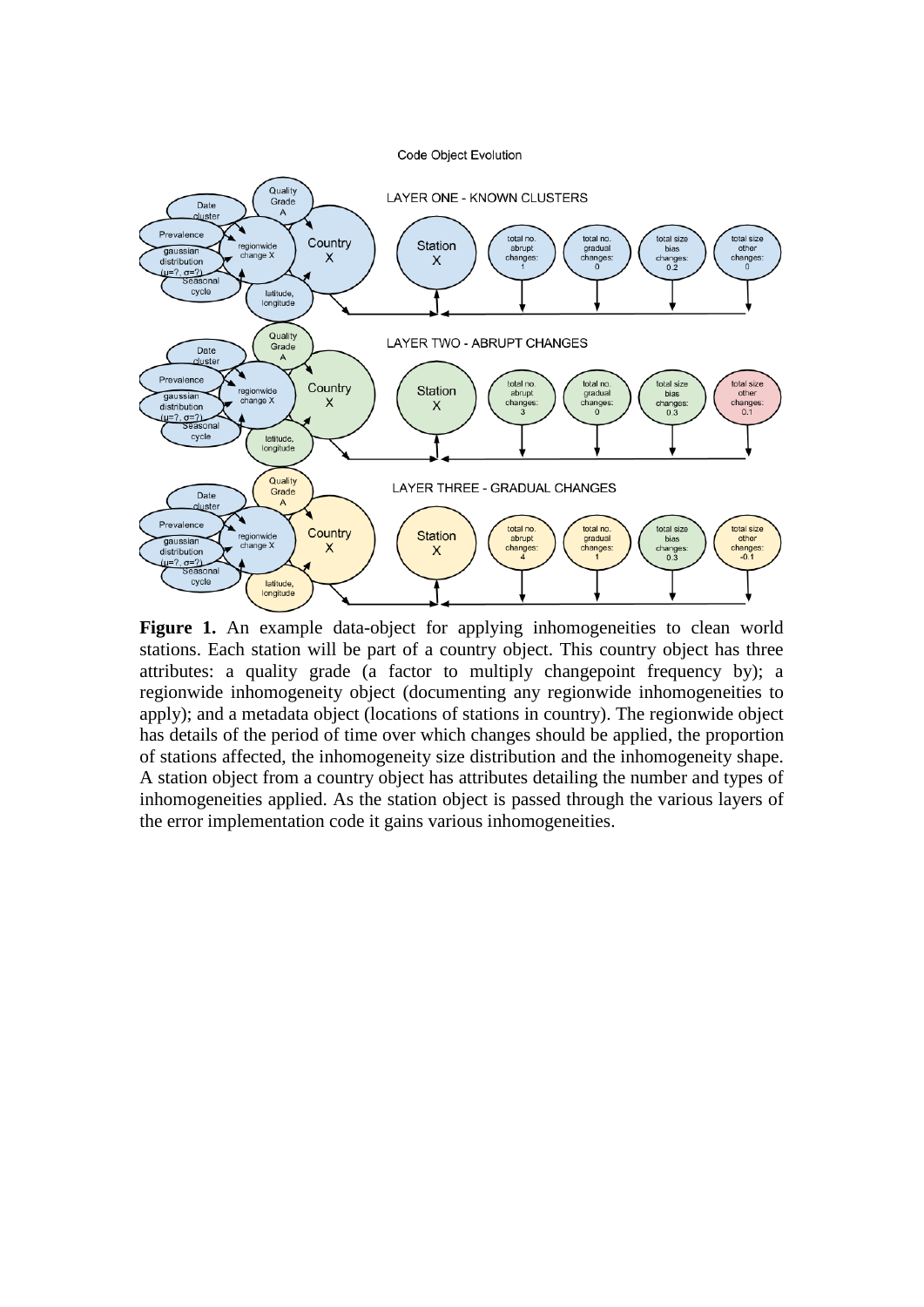

**Figure 2.** An example flow chart for how inhomogeneities may be applied to a station object. First, regionwide inhomogeneities are applied. For every change a date is selected, a size from a Gaussian distribution and then a shape type. Then abrupt inhomogeneities are applied. These are separated into biased and random changes. Biased inhomogeneities come from a non-zero mean distribution and may or may not be permanent. Random inhomogeneities come from a zero-mean distribution and may or may not be permanent. In both cases a changepoint is located, a size selected and then a shape. Gradual changes are then applied by selecting the number, location, slow, seasonal shape and then optionally adding an abrupt cahngepoint at the beginning and or end.

9) Publicise the aims and objectives of both the ISTI and the work of the Benchmarking and Assessment working group widely and engage with as many similar efforts as possible

April 2014 *Invited EGU talk given by Enric Aguilar.*

July 2014

*Members of the Benchmarking working group attended a very successful workshop at NCAR, Boulder sponsored by SAMSI/IMAGe. Benchmarking was the subject of one of the invited talks and became one of the five main focus areas of the workshop. While this was largely due to the benchmarks not being ready in time, the progress made during the workshop was significant.*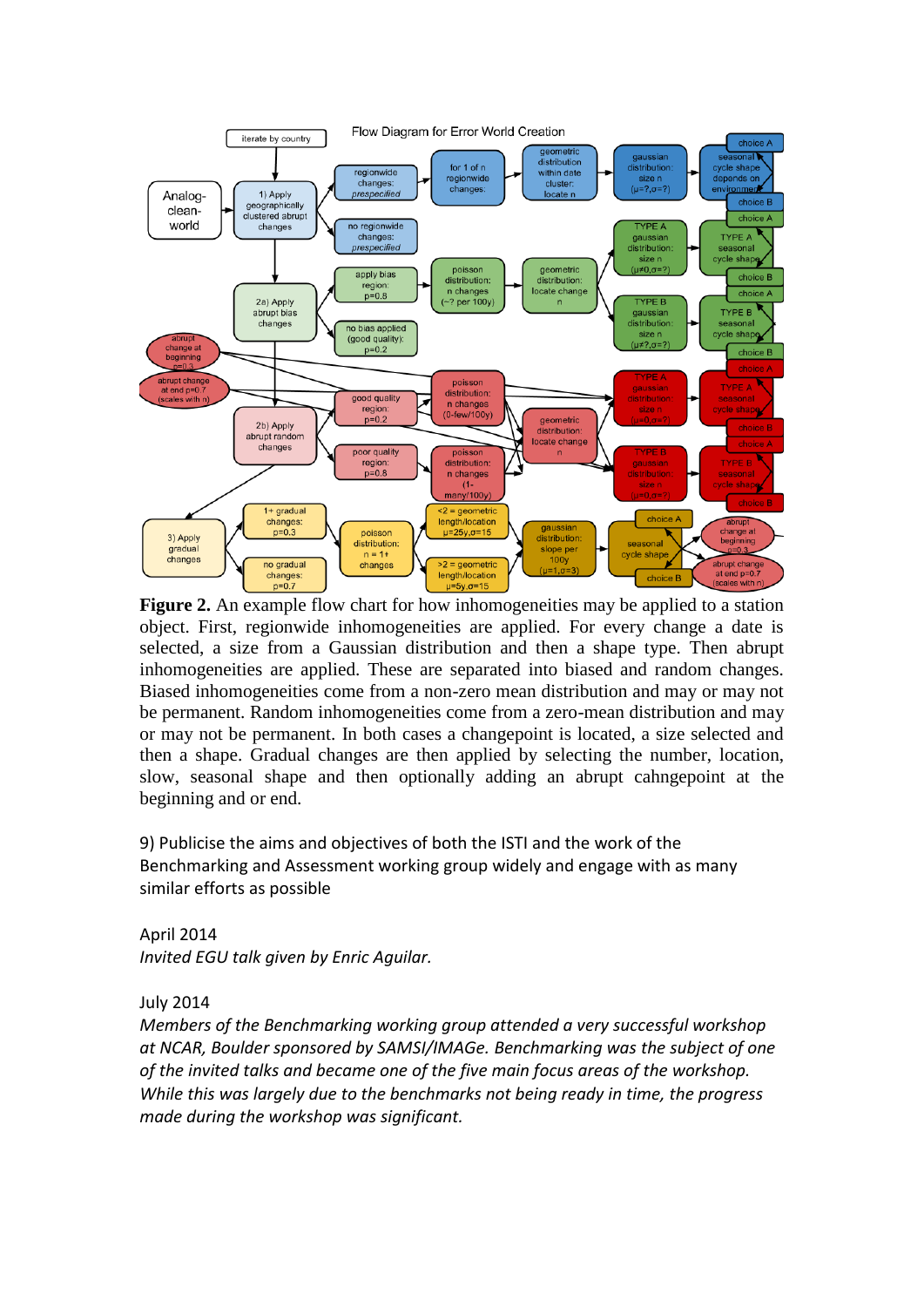September 2014 *Benchmarking concepts paper published, blogged and tweeted.*

October 2014 *Invited talk on ISTI and benchmarking given to Edinburgh University*

### **Objectives Not Met:**

2) Finalise the fully functioning open source software for producing the analog-cleanworlds and submit a methods paper. *Mostly met – see above.*

3) Create a first suite of analog-clean-worlds (open and blind). *Partially met – see above.*

4) Finalise error-world distribution statistics and probability framework and create software for producing the analog-error-worlds. *Partially met – see above.*

5) Create a first suite of analog-error-worlds (open and blind). *This work has not been started yet.*

6) Finalise assessment statistics and statistical tools and create software for assessing the results of tests on the benchmarks ready for the Benchmark cycle. *There has been some discussion around this but little progress has been made due to time spent on clean world creation. We have agreed on four assessment levels and that we will focus on level 1, 2 and then 4. These are the ability of algorithms to return the climate characteristics of the data, the changepoint detection skill (assessed both in terms of location and inhomogeneity size/shape) and then the comparison of the benchmarks with reality.*

7) Have a prototype working assessment framework by Summer 2014. *Not achieved.*

8) Create a platform for guiding users of the benchmarks in how to use them and how the assessment works *No progress.*

### **Other Efforts and Achievements:**

- Rachel Warren's PhD continues to develop a benchmarking process for daily data and work in collaboration with ISTI. Daily benchmarks for four regions of the USA and 3 worlds have now been publically released as blind worlds.
- Richard Chandler visited the Met Office to assist with methodology for creating global scale benchmarks. This was massively helpful.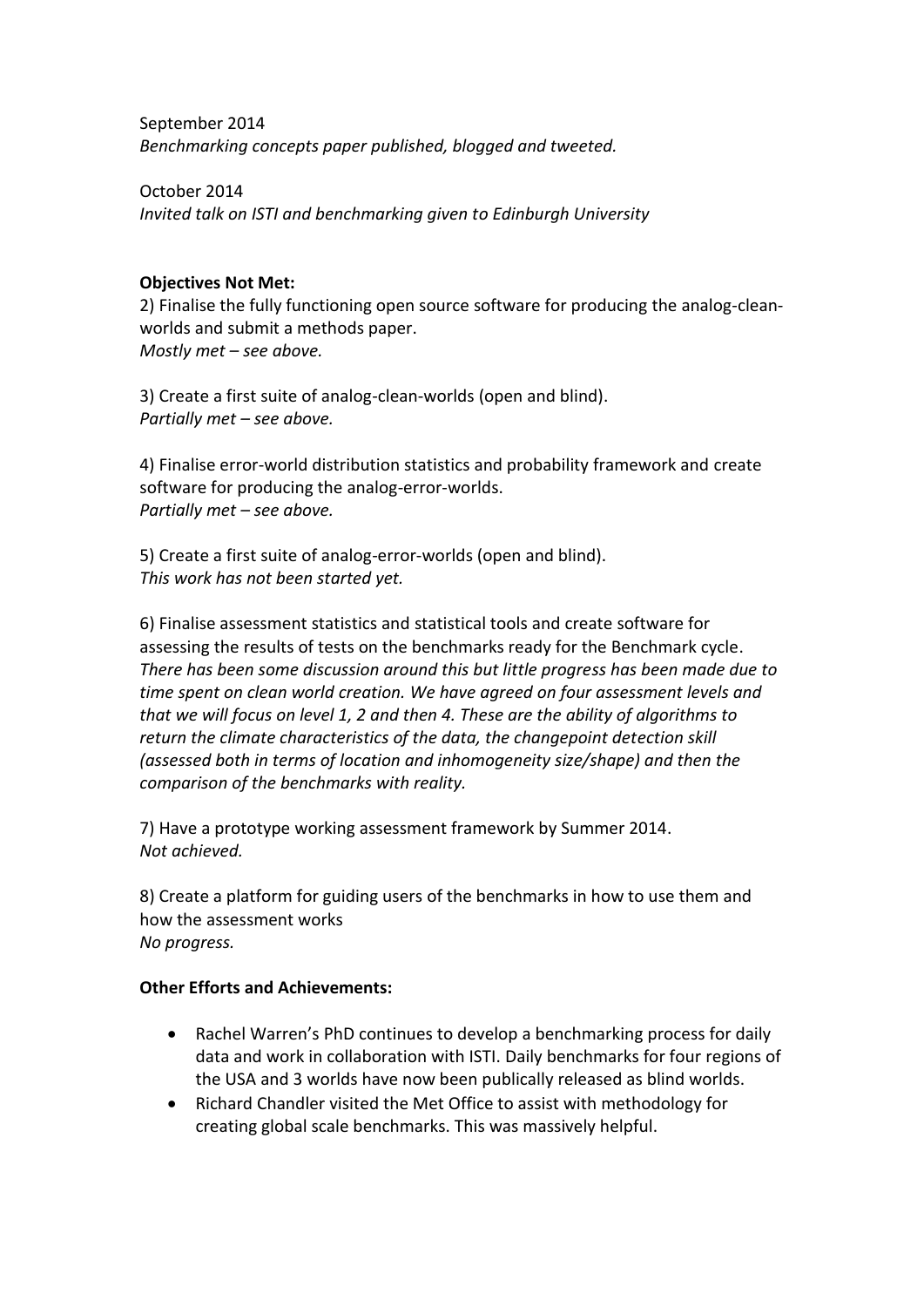The SAMSI/IMAGe workshop was very beneficial to the benchmark work. Improvements were implemented. Global scale benchmarks were created for the first time. Errors in the methodology were fixed. By the end of the workshop the benchmark code was able to simulate 20000+ stations of monthly mean temperature data with reasonable cross-correlation and autocorrelation. The issues remaining were: updating to use the latest version of the ISTI databank; updating the GCM used; improving the distance function to include elevation; improving the agreement with real station data in terms of the standard deviation of the difference series and autocorrelation of the difference series; and rolling out the method for more of the ISTI databank stations.

- The distance function can now incorporate vertical elevation. This was derived from fitting to the real data. However, for the lag one function we had to use the same decay as for the lag zero to prevent issues of nonpositive definiteness in the matrices.
- The new ISTI databank version is now being used. We still found some issues with stations having identical locations and correlating with r=1.0. These stations have not been included in the benchmarks. There are also issues with some stations not having an elevation. Some stations are too short (< 3 years of data within a 15 year period).
- A new GCM is now used and interpolation has been improved following Finn Lindgren's help at the SAMSI/IMAGe workshop.
- A new clean world version has just been completed and is currently being assessed to see if it is sufficiently good to go with.
- A second paper has been submitted by Robert Lund and Kate Willett describing the basics of clean world creation on the small scale.

## **2014 Annual Overview:**

Progress during 2014 has been slower than hoped initially and the benchmarks are still not completed. This is partly due to Kate having time off for a back operation and also the complexity of getting the clean world methods up and running on the global scale. We have held fewer teleconferences than would be ideal, but this is largely due to lack of progress between calls. The SAMSI/IMAGe workshop, getting a working version of the clean world code and getting the concepts paper published have been major successes and so although progress is slow there is no reason to think that the benchmark working group will not succeed in creating complete benchmarks eventually. The latest deadline for the benchmarks was New Year 2015. This will not be met. However, Kate will visit Renate and Stefan in December, possibly Victor in January, and Victor and Claude plan to visit Kate at the Met Office in spring 2015. These should all be very helpful in terms of getting the error world code up and running. Our next deadline is to complete the benchmarks version 1 by summer 2015.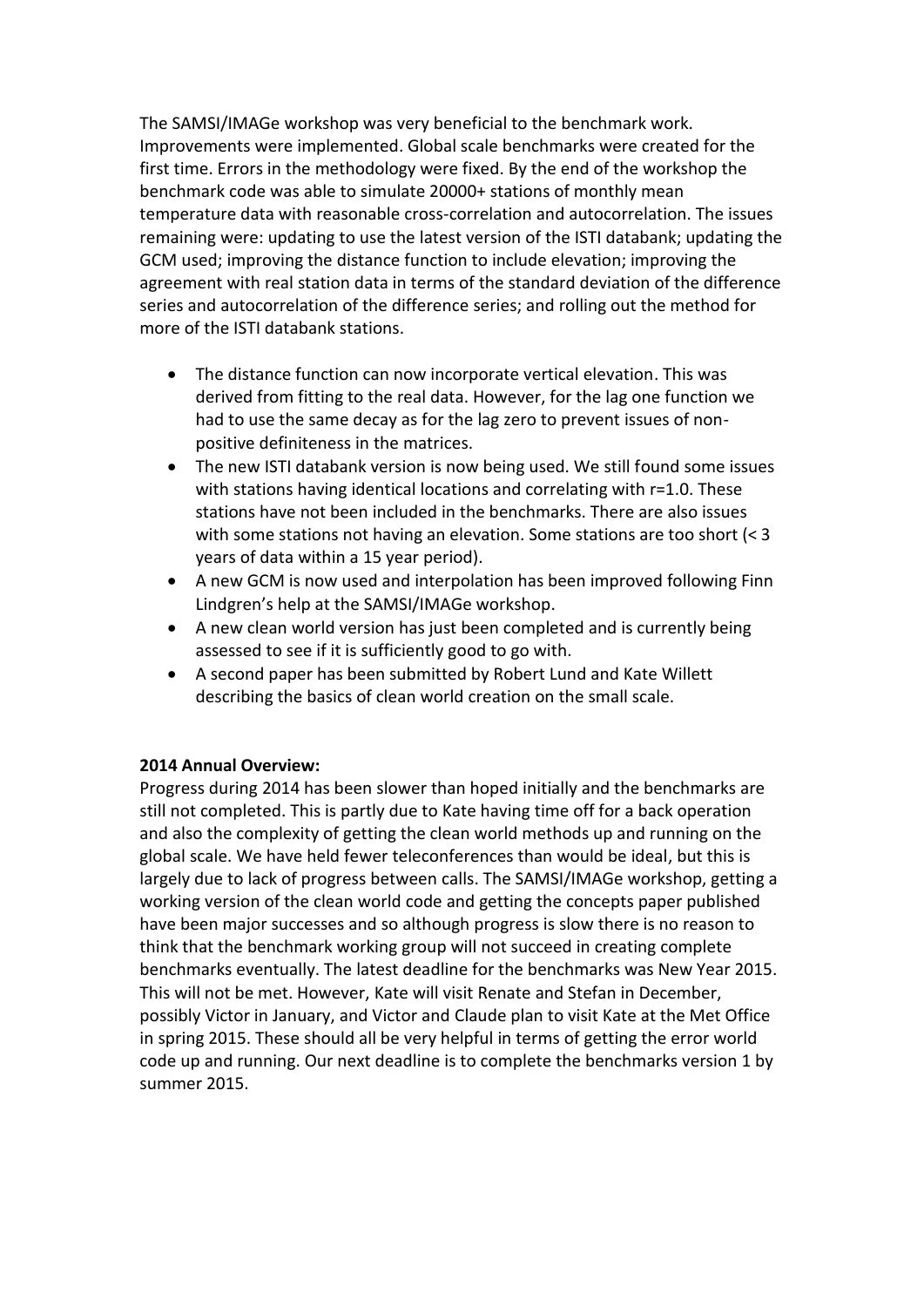## **Objectives for October 2014 to October 2015:**

**Table 1.** Suggested timeline and plan for achieving objectives.

| Objective                                                                                                                                                                                                                      | <b>Description</b>                                                                                                                 | Responsible<br><b>Members</b>                                                                               | <b>Deadline</b>   |
|--------------------------------------------------------------------------------------------------------------------------------------------------------------------------------------------------------------------------------|------------------------------------------------------------------------------------------------------------------------------------|-------------------------------------------------------------------------------------------------------------|-------------------|
| Advocacy of ISTI and the<br>benchmarks and support<br>for users                                                                                                                                                                | Presentation of concepts<br>and progress at relevant<br>conferences and events                                                     | All                                                                                                         | Ongoing           |
| Up to date reference list of<br>work on homogenisation/<br>benchmarking:<br>https://sites.google.com/a/<br>surfacetemperatures.org/h<br>ome/benchmarking-and-<br>assessment-working-<br>group?pli=1#Reference%20<br>Literature | Add to this as widely as<br>possible                                                                                               | All                                                                                                         | Ongoing           |
| Analog-clean-worlds open<br>worlds                                                                                                                                                                                             | Create software to<br>produce analog-clean-<br>worlds on a global scale,<br>produce enough to<br>create the open error<br>worlds   | Team<br>$Creation -$<br>lead by<br><b>Robert Lund</b><br>and Kate<br>Willett                                | December<br>2014  |
| Analog-clean-worlds global<br>scale production                                                                                                                                                                                 | Produce analog-clean-<br>worlds for all blind error<br>worlds and submit<br>methods paper 2                                        | Team<br>$Creation -$<br>code run and<br>data hosted<br>by Kate<br>Willett                                   | January<br>2015   |
| Analog-error-worlds<br>concepts finalised                                                                                                                                                                                      | Using the defined set of<br>blind and open worlds<br>define the distribution<br>and statistical probability<br>framework           | Team<br>Corruption-<br>lead by<br>Claude<br>Williams &<br>Victor<br>Venema                                  | February<br>2015  |
| Analog-error-worlds open<br>worlds                                                                                                                                                                                             | Create software to<br>produce analog-error-<br>worlds for at least the<br>open worlds and submit<br>methods paper (if<br>desired?) | Team<br>Corruption-<br>lead by<br>Claude<br>Williams &<br>Victor<br>Venema and<br>coding by<br>Kate Willett | <b>March 2015</b> |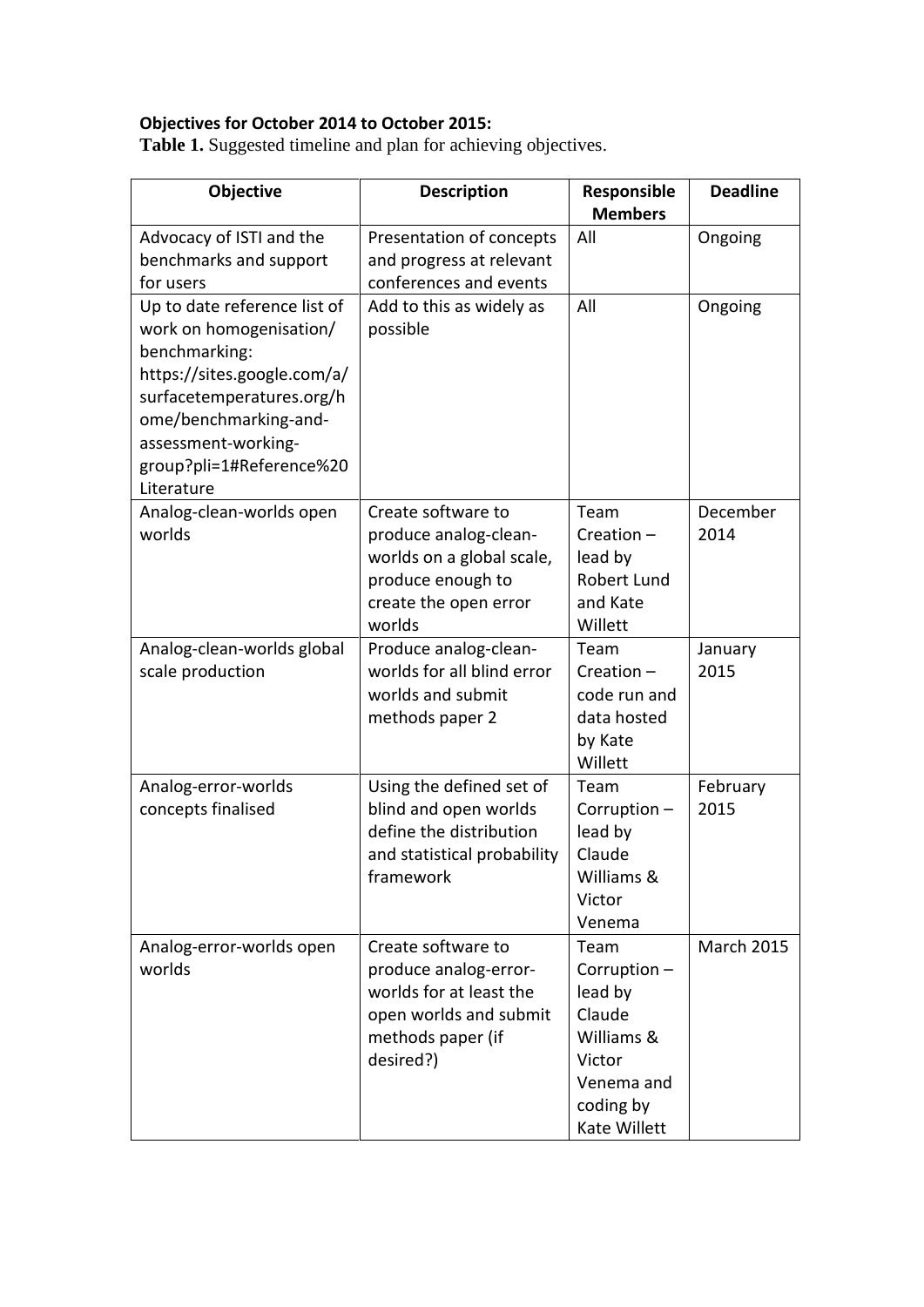| Analog-error-worlds blind    | Produce analog-error-       | Team            | <b>July 2015</b>  |
|------------------------------|-----------------------------|-----------------|-------------------|
| worlds (official             | worlds from the analog-     | Corruption-     |                   |
| benchmarks)                  | clean-worlds ready for      | lead by         |                   |
|                              | distribution as official    | Claude          |                   |
|                              | benchmark data              | Williams        |                   |
|                              |                             |                 |                   |
|                              |                             | &Victor         |                   |
|                              |                             | Venema          |                   |
| Validation concepts          | Decide upon number and      | Team            | <b>March 2015</b> |
| finalised                    | type of tests with which    | Validation $-$  |                   |
|                              | to perform validation       | lead by lan     |                   |
|                              |                             | Jolliffe        |                   |
| Validation proof-of-concept  | Create software and         | Team            | <b>July 2015</b>  |
|                              | score                       | Validation-     |                   |
|                              | system/intercomparison      | lead by lan     |                   |
|                              | tables to run the           | Jolliffe        |                   |
|                              | validation on a proof-of-   |                 |                   |
|                              | concept scale and submit    |                 |                   |
|                              | methods paper (if           |                 |                   |
|                              | desired?)                   |                 |                   |
| Validation global scale      | Produce software and        | Team            | November          |
| production                   | framework ready for         | Validation-     | 2015              |
|                              | running on the global       | lead by lan     |                   |
|                              | scale - automated or        | Jolliffe        |                   |
|                              | manual                      |                 |                   |
| Benchmark Cycle Release      | Release first official      | $All$ – lead by | <b>July 2015</b>  |
| of analog-error-worlds       | benchmarks - publicise      | Kate Willett    |                   |
|                              | widely                      |                 |                   |
| <b>Benchmarking Platform</b> | Create a webpage            | $All$ – lead by | <b>July2015</b>   |
| Design                       | showing step-by-step        | Kate Willett    |                   |
|                              | 'How to benchmark' with     |                 |                   |
|                              | appropriate links to data,  |                 |                   |
|                              | validation and              |                 |                   |
|                              | intercomparison tables      |                 |                   |
|                              | with registration so that   |                 |                   |
|                              | feedback can be             |                 |                   |
|                              | provided and contact        |                 |                   |
|                              | maintained                  |                 |                   |
| Deadline for submission of   | Homogenisers to submit      | Dataset         | <b>July 2017</b>  |
| benchmark results            | their homogenised           | creators        |                   |
|                              | benchmark data and a        |                 |                   |
|                              | set of specified statistics |                 |                   |
| Benchmark Cycle - release    | Release the 'answers'       | $All$ – lead by | <b>July 2017</b>  |
| of the 'answers'             | (analog-clean-worlds)       | Kate Willett    |                   |